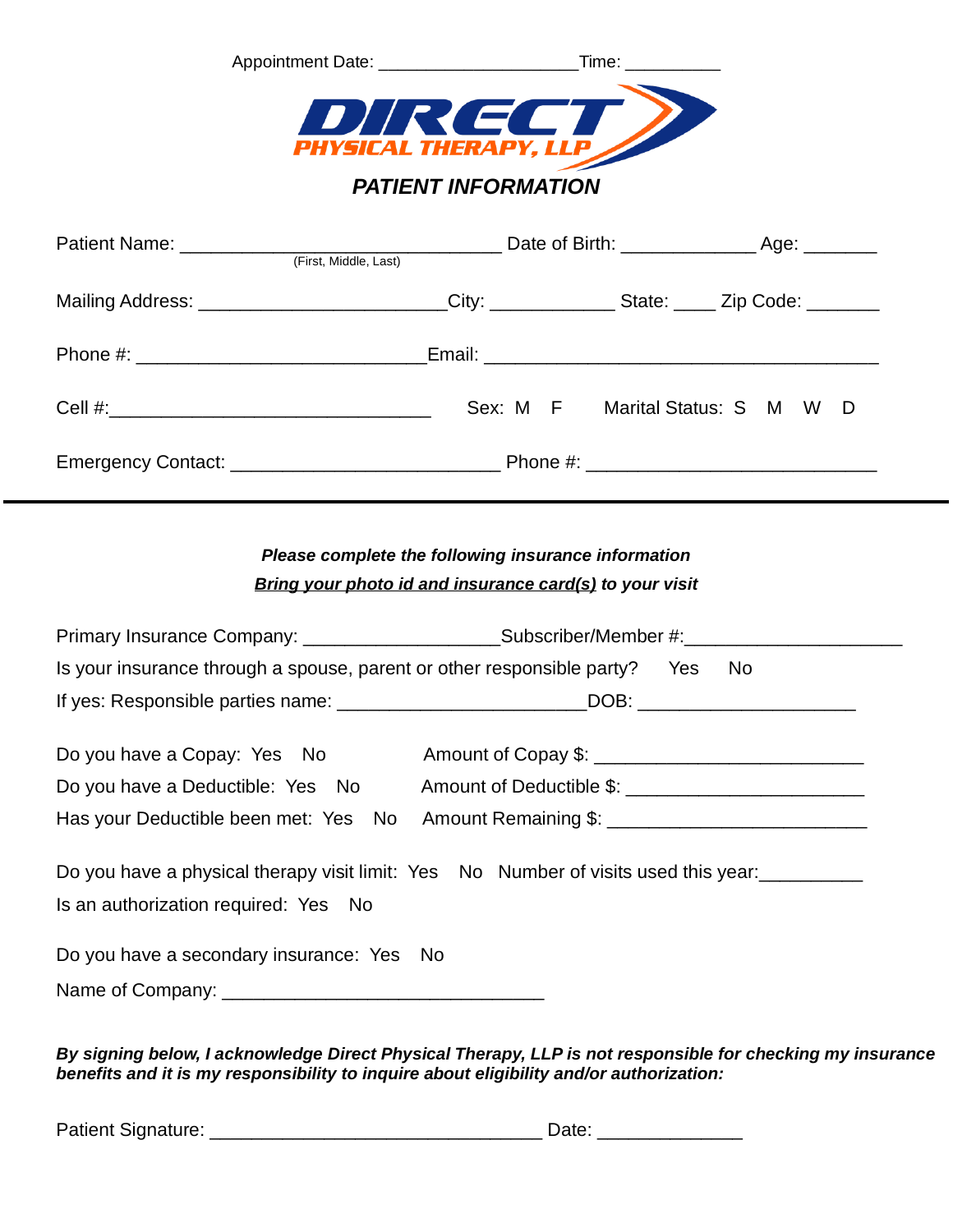

### **Consent Form**

- 1. Consent for treatment: I understand that my Physical Therapy treatment is under the direction of my physician. I give my consent for treatment by the Healthcare Professional Staff at Direct Physical Therapy, LLP and necessary treatment as prescribed by my physician or deemed appropriate by the rendering Physical Therapist. I understand that to evaluate and treat my condition, the physical therapy staff must have visual or physical access to areas of my body which may be experiencing and/or causing my pain and/or dysfunction. I understand it is my responsibility to immediately communicate any difficulties or concerns I may have regarding my therapy to the staff at Direct Physical Therapy, LLP. I further understand that my physician will be kept informed regarding my current health status and response to any treatment received. As with any course of treatment or therapy, there is always the possibility of an unexpected complication and no guarantee or assurance has been made as to result of treatment.
- 2. Financial Agreement: I agree to pay all charges for treatment at their regular rates and terms. If the account is referred to an attorney or agency for collection, or if suit or other action is instituted in connection with any controversy arising out of this agreement, the prevailing party shall be entitled to recover reasonable attorney fees at trial, arbitration, and on appeal.
- 3. Insurance Requirements: I understand that it is my responsibility to obtain services under the terms and conditions of my insurance policy. Services obtained outside the terms and conditions of my policy are my financial responsibility. Direct Physical Therapy, LLP will not be liable for charges not paid by my insurance.
- 4. Assignment of Benefit and Proceeds: I assign Direct Physical Therapy, LLP all benefits available under any insurance coverage, workers compensation, governmental agency, and disability benefits, in full amount of all charges. I am responsible for any uncovered or unpaid balance owing regardless of the assignment. This assignment may only be revoked in writing, and cannot be revoked if Direct Physical Therapy, LLP has taken action in reliance.
- 5. Patient's Certification, Authorization to Release Information and Payment Request: If my insurance is Medicare, I certify that the information given by me in applying for payment under title XVIII of the social security act (Medicare) is correct. I authorize any holders of medical or other information about me to release to the social security administration or its intermediaries or carriers any information needed for this or a related Medicare claim. I request that payment of authorized benefits be made on my behalf.

#### **By signing below, I agree to the terms and conditions of this consent form:**

Date: \_\_\_\_\_\_\_\_\_\_\_\_ Patient/Guardian Signature: \_\_\_\_\_\_\_\_\_\_\_\_\_\_\_\_\_\_\_\_\_\_\_\_\_\_\_\_\_\_\_\_\_\_\_\_\_

Date: Therapist/Office Staff Signature:  $\Box$ 

## **Acknowledgement of Receipt of Privacy Practices**

By signing this form, you acknowledge that you have been offered a copy for review of Direct Physical Therapy, LLP's Notice of Privacy Practices, which is displayed in the clinic. This Notice of Privacy Practices provides information about how we may use and disclose your protected health information. Our Notice of Privacy Practices is subject to change. If we change our notice, you may obtain a copy of the revised notice and if you have any questions about our Notice of Privacy Practices, please call Direct Physical Therapy, LLP at (541) 941-5170.

Date: etc. extent/Guardian Signature:  $\Box$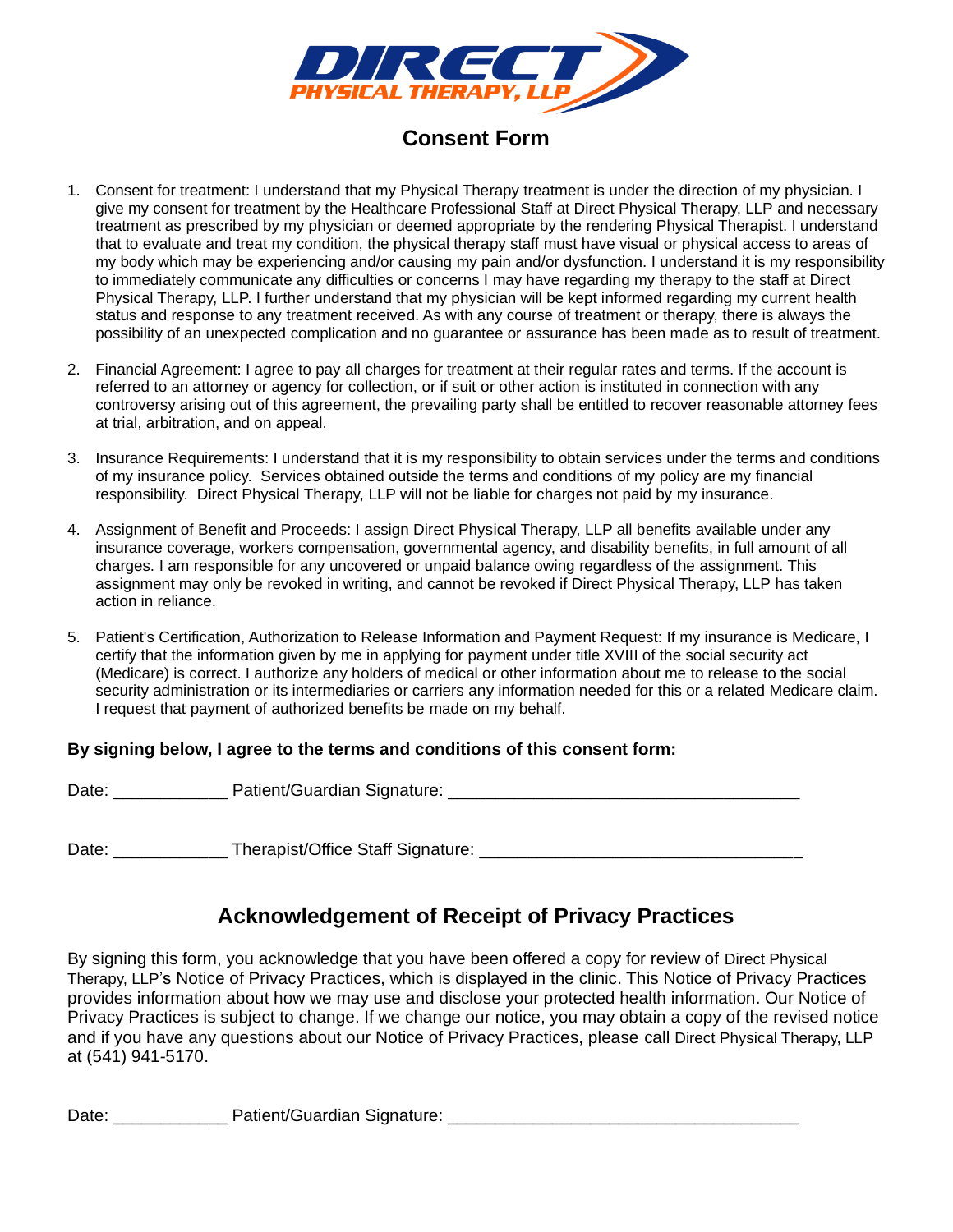# **New Client Health History Form**



|                                                                     | Leisure activities, including exercise routines:<br><u>Leisure activities, including exercise routines:</u>                                                                                                                                         |                            |                              |  |
|---------------------------------------------------------------------|-----------------------------------------------------------------------------------------------------------------------------------------------------------------------------------------------------------------------------------------------------|----------------------------|------------------------------|--|
|                                                                     | <b>Living Situation (check all that apply):</b> $\square$ live alone $\square$ live with family members/others $\square$ live with caregiver<br>□home/apartment □assisted living complex □retirement complex (SNF/ICF) □other _____________________ |                            |                              |  |
|                                                                     | How would you rate your general health? $\Box$ Excellent $\Box$ Good                                                                                                                                                                                | $\Box$ Fair                | $\Box$ Poor                  |  |
|                                                                     | Do you smoke? $\Box$ Yes $\Box$ No $\Box$ Do you have a pacemaker or other internal device? $\Box$ Yes $\Box$ No $\Box$                                                                                                                             |                            |                              |  |
|                                                                     | FOR WOMEN: Are you currently pregnant or think you might be pregnant? $\Box$ Yes                                                                                                                                                                    | $\Box$ No                  |                              |  |
|                                                                     |                                                                                                                                                                                                                                                     |                            |                              |  |
| Are you latex sensitive? $\Box$ Yes $\Box$ No                       |                                                                                                                                                                                                                                                     |                            |                              |  |
|                                                                     | Have you RECENTLY noted any of the following (check all that apply)?                                                                                                                                                                                |                            |                              |  |
| $\Box$ fatigue                                                      | $\Box$ falls                                                                                                                                                                                                                                        | $\Box$ headaches           |                              |  |
| $\Box$ fever/chills/sweats                                          | $\Box$ numbness or tingling                                                                                                                                                                                                                         |                            | $\Box$ nausea/vomiting       |  |
| $\Box$ changes in bowel/bladder function                            | $\Box$ muscle weakness                                                                                                                                                                                                                              |                            | $\Box$ difficulty swallowing |  |
| $\Box$ weight loss/gain                                             | $\Box$ dizziness/lightheadedness                                                                                                                                                                                                                    | $\Box$ shortness of breath |                              |  |
| $\Box$ difficulty maintaining balance while walking $\Box$ fainting |                                                                                                                                                                                                                                                     | $\Box$ cough               |                              |  |
|                                                                     |                                                                                                                                                                                                                                                     |                            |                              |  |
|                                                                     |                                                                                                                                                                                                                                                     |                            |                              |  |
|                                                                     |                                                                                                                                                                                                                                                     |                            |                              |  |
|                                                                     | Have you EVER been diagnosed with any of the following conditions (check all that apply)?                                                                                                                                                           |                            |                              |  |
|                                                                     |                                                                                                                                                                                                                                                     |                            |                              |  |
|                                                                     |                                                                                                                                                                                                                                                     |                            |                              |  |
|                                                                     |                                                                                                                                                                                                                                                     |                            |                              |  |
|                                                                     |                                                                                                                                                                                                                                                     |                            |                              |  |
|                                                                     |                                                                                                                                                                                                                                                     |                            |                              |  |
|                                                                     |                                                                                                                                                                                                                                                     |                            |                              |  |
| □ kidney/bladder problems ______________________ □ high cholesterol |                                                                                                                                                                                                                                                     |                            |                              |  |
|                                                                     |                                                                                                                                                                                                                                                     |                            |                              |  |
|                                                                     |                                                                                                                                                                                                                                                     |                            |                              |  |
|                                                                     |                                                                                                                                                                                                                                                     |                            |                              |  |
| Please list surgeries/dates:                                        |                                                                                                                                                                                                                                                     |                            |                              |  |
|                                                                     |                                                                                                                                                                                                                                                     |                            |                              |  |
|                                                                     | Please list medications/dosage (please provide medication list, if possible):                                                                                                                                                                       |                            |                              |  |
|                                                                     |                                                                                                                                                                                                                                                     |                            |                              |  |
|                                                                     |                                                                                                                                                                                                                                                     |                            |                              |  |
|                                                                     |                                                                                                                                                                                                                                                     |                            |                              |  |
|                                                                     | Have you ever taken steroid medications for any medical conditions? $\Box$ <b>YES</b>                                                                                                                                                               | $\square$ NO               |                              |  |
|                                                                     | Have you ever taken blood thinning or anticoagulant medications for any medical conditions? $\Box$ <b>YES</b>                                                                                                                                       |                            | $\square$ NO                 |  |

**\_\_\_\_\_\_\_\_\_\_\_\_\_\_\_\_\_\_\_\_\_\_\_\_\_\_\_\_\_\_\_\_\_\_\_\_\_\_\_\_\_\_\_\_\_\_\_\_\_\_\_\_\_\_\_\_\_\_\_\_\_\_\_\_\_\_\_\_\_\_\_\_\_\_\_\_\_\_\_\_\_\_\_\_\_\_\_\_\_\_\_\_\_\_\_\_\_\_\_**